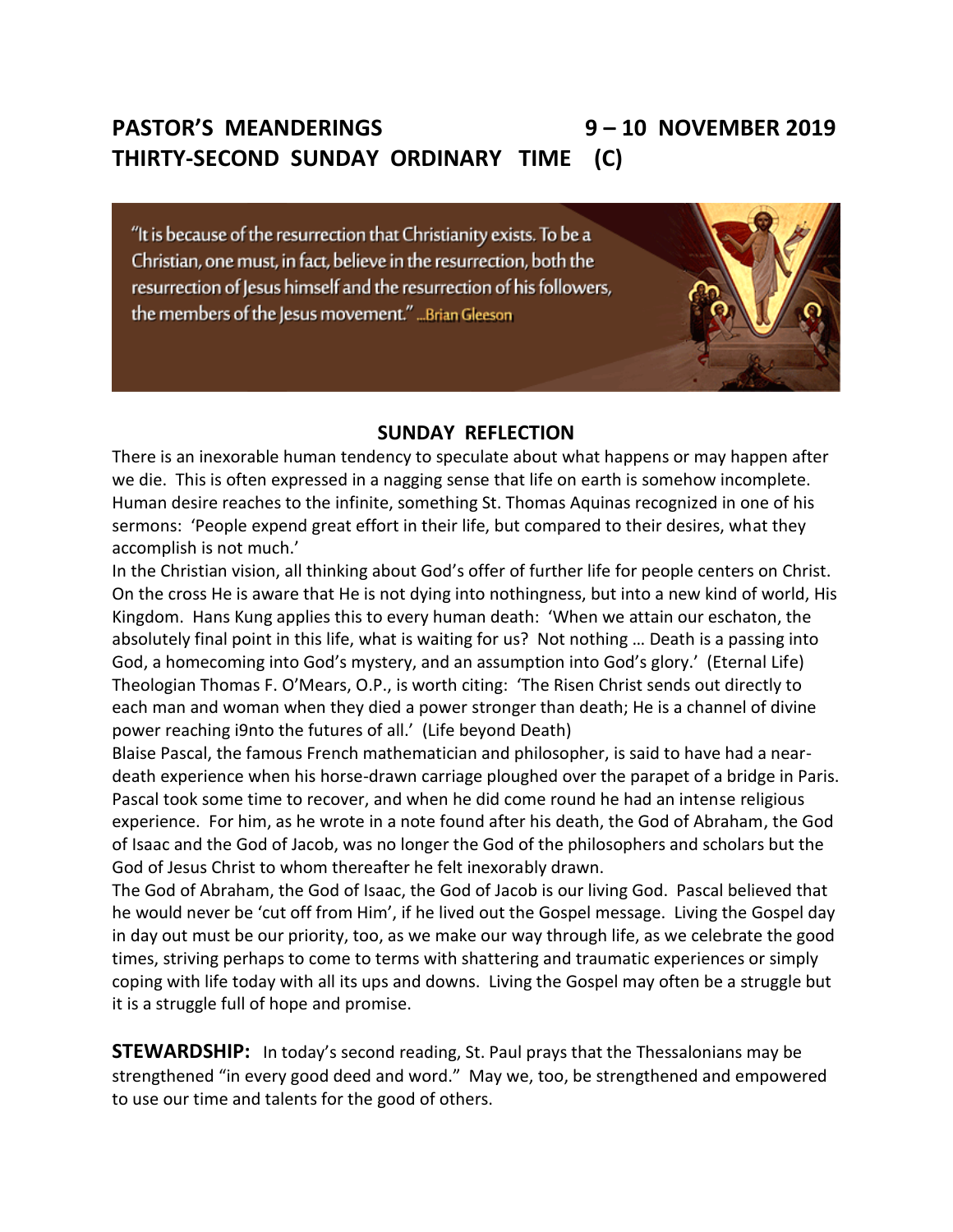Herman Melville

"Hope is the struggle of the soul, breaking loose from what is perishable, and attesting her eternity."

#### **READINGS FOR THIRTY-THIRD SUNDAY 17 NOV '19**

**Mal. 3:19-20:** The prophet Malachi announces the arrival of a day on which the Lord will judge Israel, destroying the unrighteous and glorifying the righteous.

**2 Thes. 3:7-12:** Paul exhorts his readers to avoid idleness and to work, following his example. **Lk. 21:5-19:** Jesus announces the destruction of the Jerusalem Temple, exhorting His disciples to persevere in their suffering for His sake.

St. Justin Martyr

"God postpones the collapse and dissolution of the universe (through which the bad angels, the demons, and men would cease to exist), because of the Christian seed, which He knows to be the cause in nature of the world's preservation."

# **ADDITIONAL MASSES THIS WEEK 11 Nov. Monday Veterans Day Mass 8:30 A.M. 14 Nov. Thursday Mass of Remembrance 6:30 P.M.**

**NOVEMBER:** I have to admit that this is a rather ambiguous title for this section. Why rely on the name of a month as the introduction of this as well as other discussions in the next few meanderings?

In a very real sense this month of November serves as a transition period. From a seasonal perspective we may be aware of a transition into Fall. Of course here in Tidewater that can change in the next hour. From the perspective of holidays we move rapidly from Halloween to Thanksgiving and into the busy seasons of Christmas and New Year; and ever more frequently we find one leap-frogging over the other as far as the retail community is concerned. But for us Catholics there is, or can be another transitional reality that we are invited to enter into one that is a spiritual/religious transition. This month with its feasts leads us from one Church year into a new one beginning with Advent. At the beginning we had the Feast of All Saints and the Feast of the Faithful Departed and at the end of November we celebrate the important feast of Christ the King.

If I truly pay attention to these feasts and what underpins them to the scripture readings that are presented then as well as throughout the thirty days of November; how am I challenged? Challenged in the reality of my commitment to Jesus Christ is he literally "King" the center, the focus of my life, the reason for my existence and identity. Do the initial feast that opened up the month cause me to seriously consider my position in the Mystical Body of Christ and my relationship to all who comprise that membership.

As I gradually move away from All Saints and All Souls Days, as I gather with you on this Thursday evening, 14 Nov. for a Mass of Remembrance of Our Departed, do I recognize that I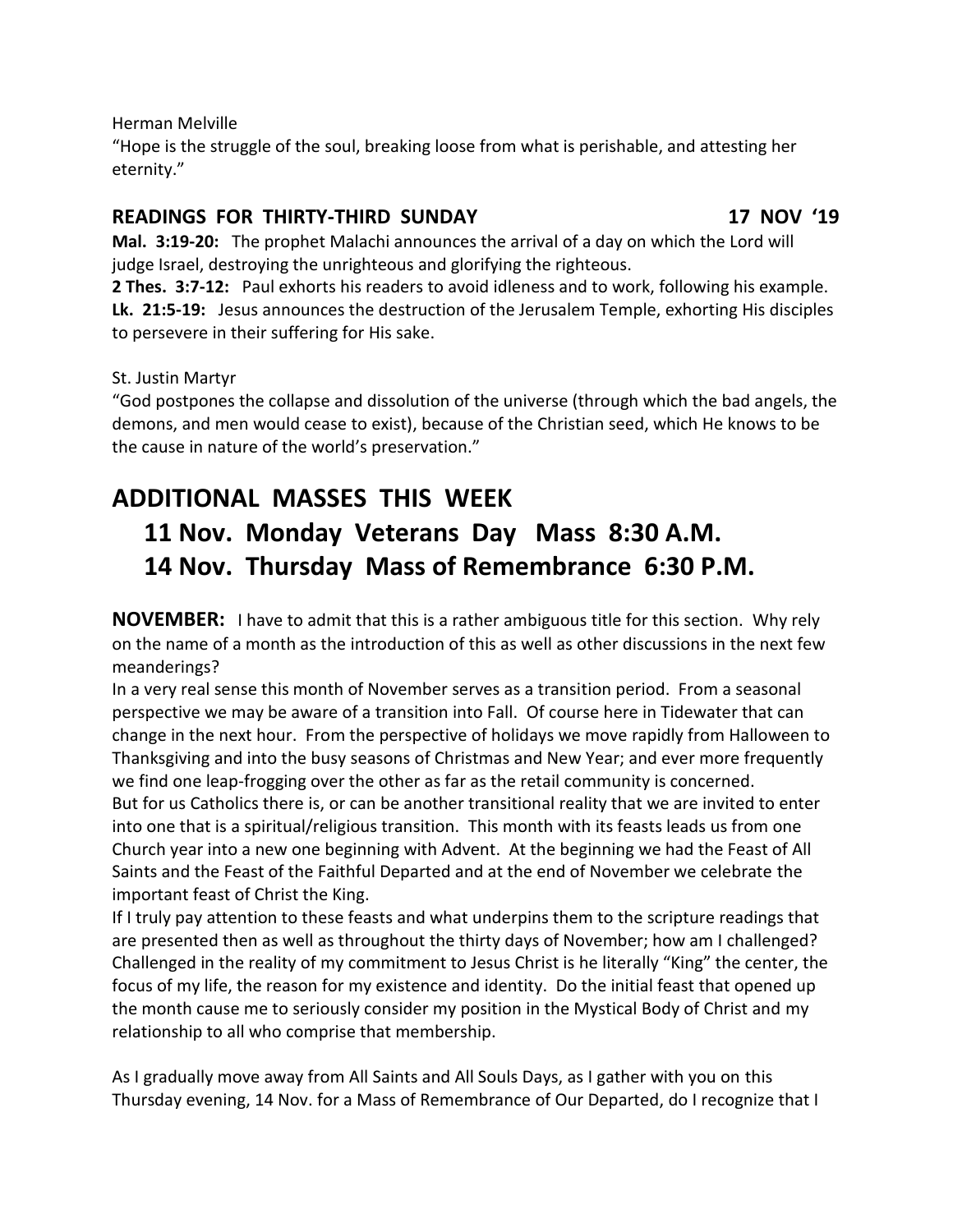am embracing the idea that the Creating Father desires the salvation of all through the grace of Jesus Christ's Passion and Death. But that this also requires that we embrace that grace so as to truly move forward in reforming our lives, eliminating our sins, whatever their context and truly being purified so as to stand in the presence of God.

In this month of the Faithful Departed let us address one term that is a significant debating point between Catholics and Protestants as between different elements in the Church. The dreaded word, PURGATORY. (Fortunately I'm celebrating only one Mass this weekend because I have no doubt that there will be a handful of individuals at the doors of the church arguing that purgatory is no longer a teaching of the Church and they will use the gossamer claim that the "Spirit of Vatican II" does not endorse this concept. This is the same argument that has been used over the past 60 years to foist any and every sort of banality on the faithful. If we want to explore the true meaning of the Spirit of Vatican II we need to study the words of the actual documents.

Now on to purgatory, figuratively speaking.

For not a few devout Catholics prayer for the dead is a matter of "freeing the soul from purgatory." There's something to that, and it's certainly good practice to pray for those who have died, but sometimes it seems that the idea of "purgatory" (meaning the purification of those who have died before they can enter the presence of God) gets mixed up with the idea of prison: that it's a pla ce, and that its purpose is punishment. Well, not necessarily so.

Our church teaches that "all who die in God's grace and friendship, but still imperfectly purified, are indeed assured of their eternal salvation; but after death they undergo purification, so as to achieve the holiness necessary to enter the joy of heaven. The church gives the name *Purgatory* to this final purification of the elect, which is entirely different from the punishment of the damned." (CCC, 1030 - 1) Notice the emphasis on *process*, not *place*. And notice that the process is "entirely different" from punishment.

Pope Emeritus Benedict XVI, before he was elected pope, wrote a book that had some interesting things to say about this teaching. Here's a crucial bit:

 Purgatory is not…some kind of supra-worldly concentration camp where one is forced to undergo punishments in a more or less arbitrary fashion. Rather it is the inwardly necessary process of transformation in which a person becomes capable of Christ, capable of God [i.e., capable of full unity with Christ and God] and thus capable of unity with the whole communion of saints. Simply to look at people with any degree of realism at all is to grasp the necessity of such a process. …What actually saves is the full assent of faith. But in most of us, that basic option is buried under a great deal of wood, hay and straw. Only with difficulty can it peer out from behind the latticework of an egoism we are powerless to pull down with our own hands. Man is the recipient of the divine mercy, yet this does not exonerate him from the need to be transformed. Encounter with the Lord **is** this transformation. It is the fire that burns away our dross and re-forms us to be vessels of eternal joy.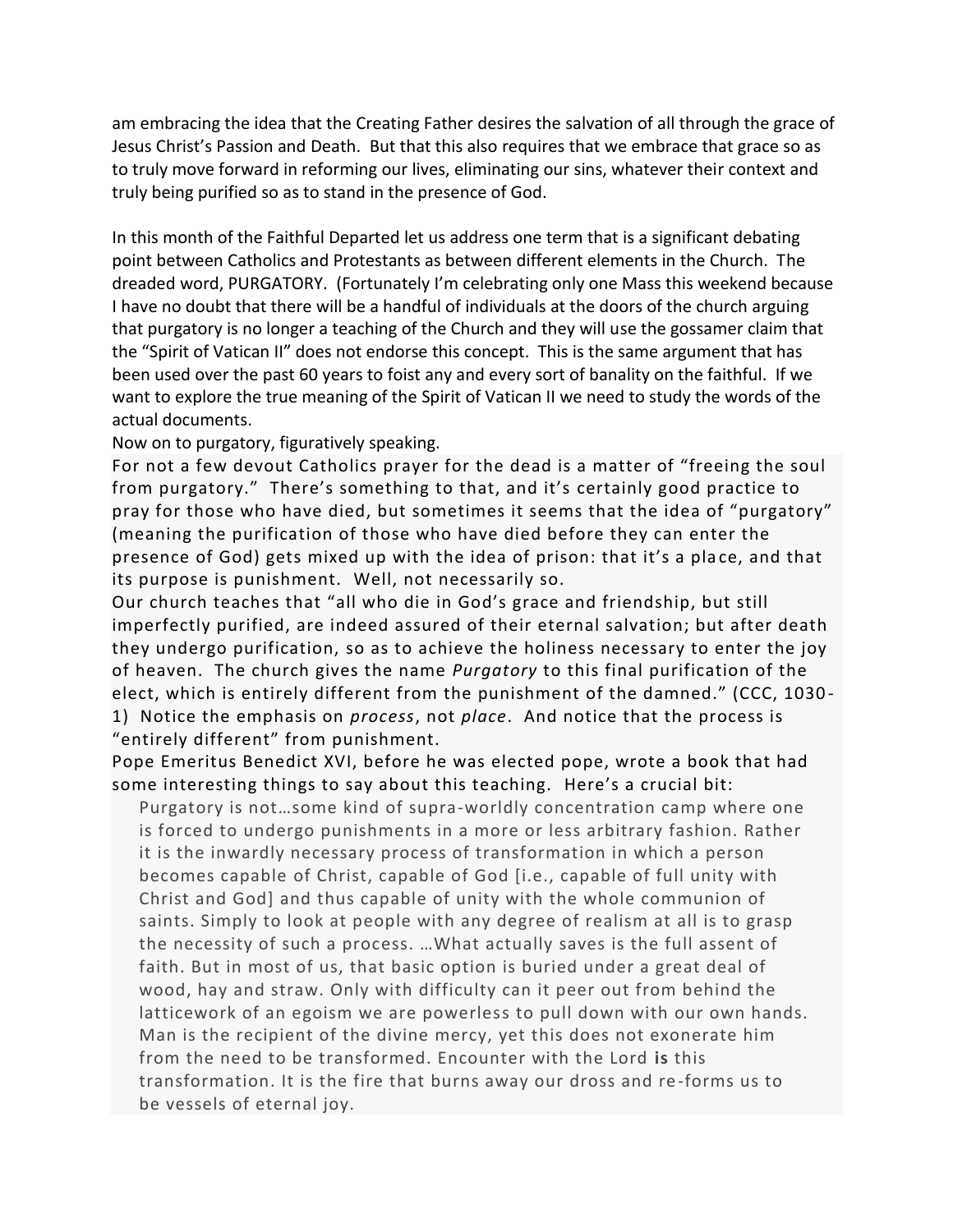#### *– Josef Ratzinger, Eschatology: Death and Eternal Life (1988)*

In short, Cardinal Ratzinger's (as he was then) view is that the encounter with Christ at our death is itself what purifies us – "Encounter with the Lord is the transformation. It is the fire that burns away our dross and re-forms us to be vessels of eternal joy."

#### Here's a summary of the teaching of another great twentieth-century theologian, the German Jesuit Karl Rahner:

 Rahner…attempted to combine Roman Catholic and Eastern Orthodox teaching on the place of the soul between death and resurrection. Instead of concentrating on what he saw as the over-individualized concern with the fate of a particular soul, he supposed that after death the soul becomes more closely united with the cosmos as a whole, through which process, while still awaiting the resurrection, the soul becomes more aware of the effects of its own sin on the world in general. This, he suggested, would be purgatory enough. *– N. T. Wright, For All the Saints? Remembering the Christian Departed (2003)*

So as we remember and pray for all those who have died, especially today, we can take comfort in the teaching of our church about them (and about our own future). Keeping our hope based on Christ, we have nothing to fear.



# **Purgatory**

- 2 Maccabees 12:42-46 -Pray for the dead
- Baruch 3:4 Baruch asks the Lord to hear the prayers of the dead of **Israel. Prayers for the** dead are unnecessary in heaven and unnecessary in hell. These dead are in purgatory